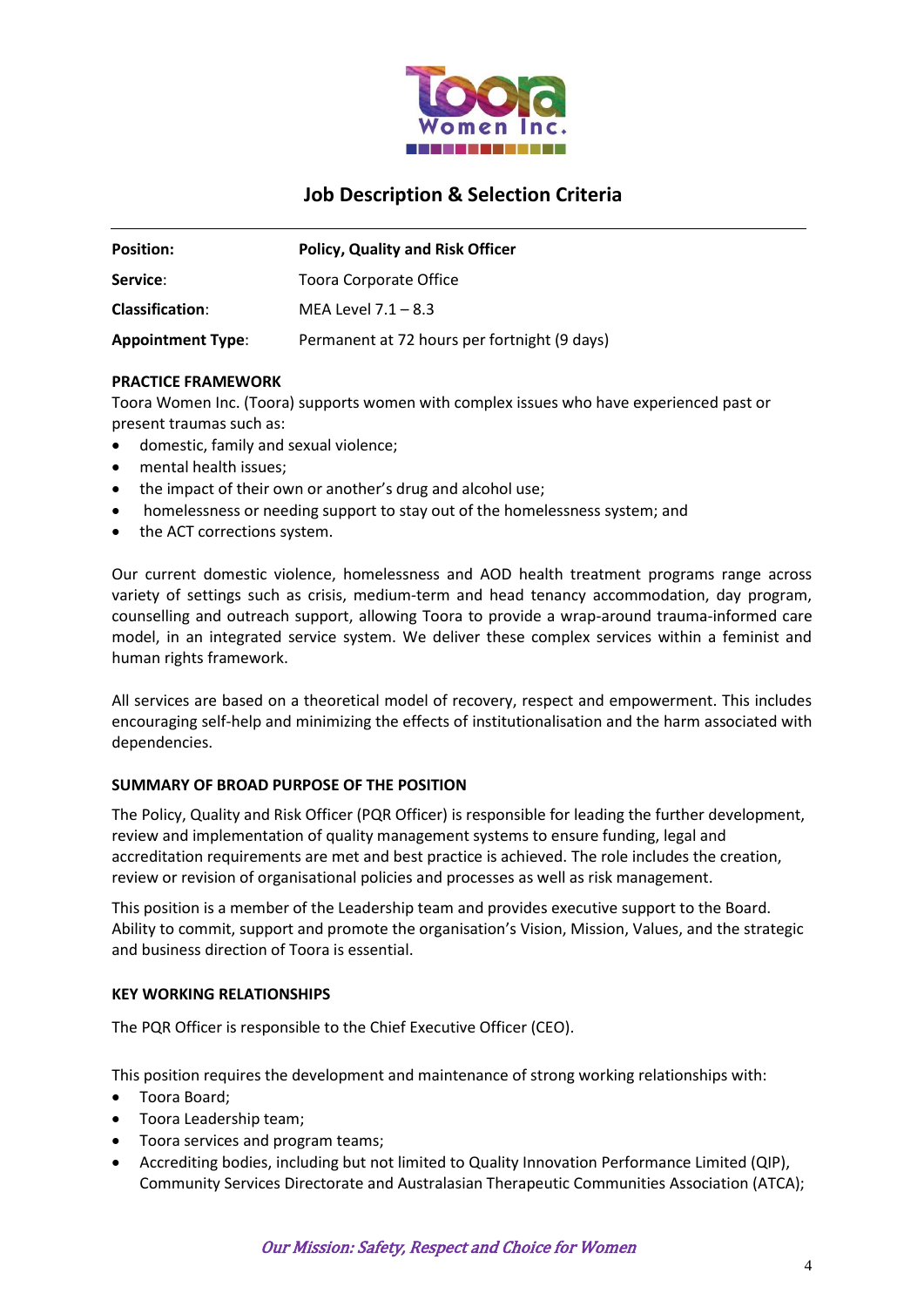• Other relevant services, including but not limited to third party service providers such as the online risk management system administrators and website developers.

## **DELIVERABLES**

## Strategic

- Contribute to the leadership, strategy, priorities and overall running of Toora Women Inc., delivering the business and risk management plans of the organisation
- Contribute to overall workforce planning including recruitment and retention, succession planning, professional development and emerging business opportunities.
- Contribute to analysis of data, strategy, competitive landscape and industry trends at off-site meetings.
- Champion and progress cross-Toora cooperation to increase synergies between services
- Formulate and initiate extensive projects or programs which impact on the organisation's goals and objectives
- Provide specialised professional and administrative advice on policy matters within the organisation and to the Board

In addition – Senior PQR Officer Level 8

- Apply theoretical approaches in the search of optimal solutions to new problems and opportunities.
- Provide consultancy to other services, where required.

## Policy Development and Management

- Conduct an annual review of Toora organisational policies and procedures to identify gaps for policy development
- Maintain a policy review schedule and update existing policies, as required.
- Ensure accessibility to up-to-date organisational policies via SharePoint.

#### Quality Assurance/Quality Improvement

- Lead the further development, implementation and review of quality management systems to ensure funding, legal and accreditation requirements are met and best practice is achieved.
- Manage the relationship with QIP, develop and work within a quality plan and meet all reporting deadlines.
- Provide advice to the CEO and Executive team around quality assurance and quality improvement principles and emerging priorities to be addressed within the organisation.
- Facilitate engagement with other Toora staff in the participation of quality assurance/improvement activities and processes.
- Coordinate feedback from stakeholders, staff and clients for evaluation across all Toora programs and prepare reports of quality management purposes for the organisation.
- Develop, monitor and ensure compliance with risk management plan, in liaison with the CEO
- Provide professional development support to staff in relation to quality assurance/improvement activities
- Develop and maintain standard templates for standard organisational functions within Toora
- Participate in induction of new staff in relation to quality assurance practices.

#### Administration

- Understand all areas of computer operations to meet the needs of the job
- Assist in maintaining appropriate communication, correspondence and records management practices by:
	- $\circ$  Typing and distribution of agenda, taking minutes for relevant meetings, as directed by CEO,
	- o Distributing written minutes within one working week of meeting, and
	- o Manage SharePoint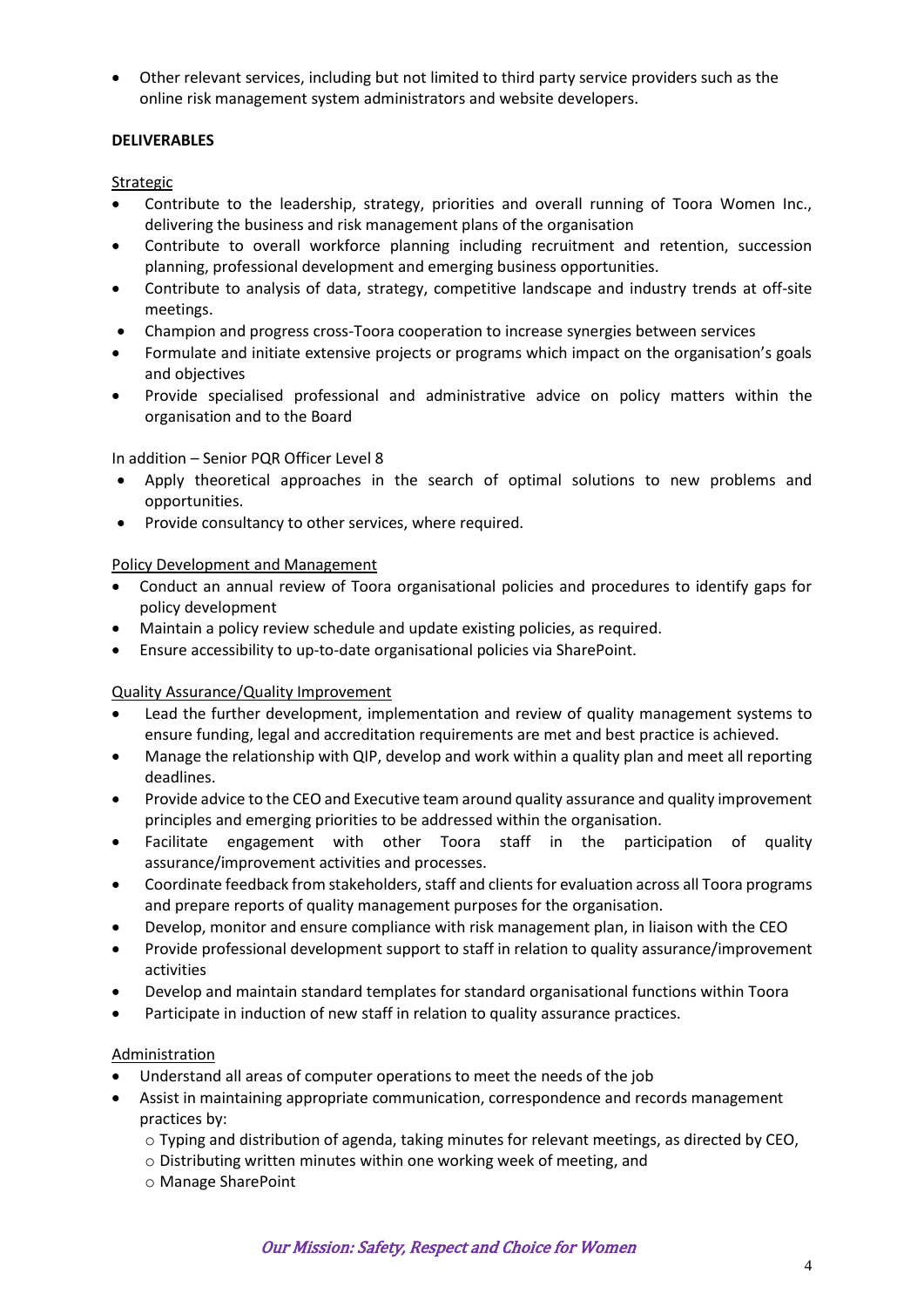Teamwork, Networking and Liaison

- Participate in Committee and team meetings, as required.
- Maintain effective, positive relationships with all relevant stakeholders.

Professional Practice, Professional Development and Performance Management

- Engage in professional development activities
- Attend to regular supervision with the CEO and accept direction.
- Represent Toora in a professional manner on external committees or working parties.

Work Health Safety / Quality Improvement Systems

- Take reasonable care to protect their own health and safety at work and meet all obligations under the WHS Act 2011
- Adhere to Toora WHS policies and procedures including self-care policy.

General Accountabilities

• Undertake other duties, as directed

Version 3